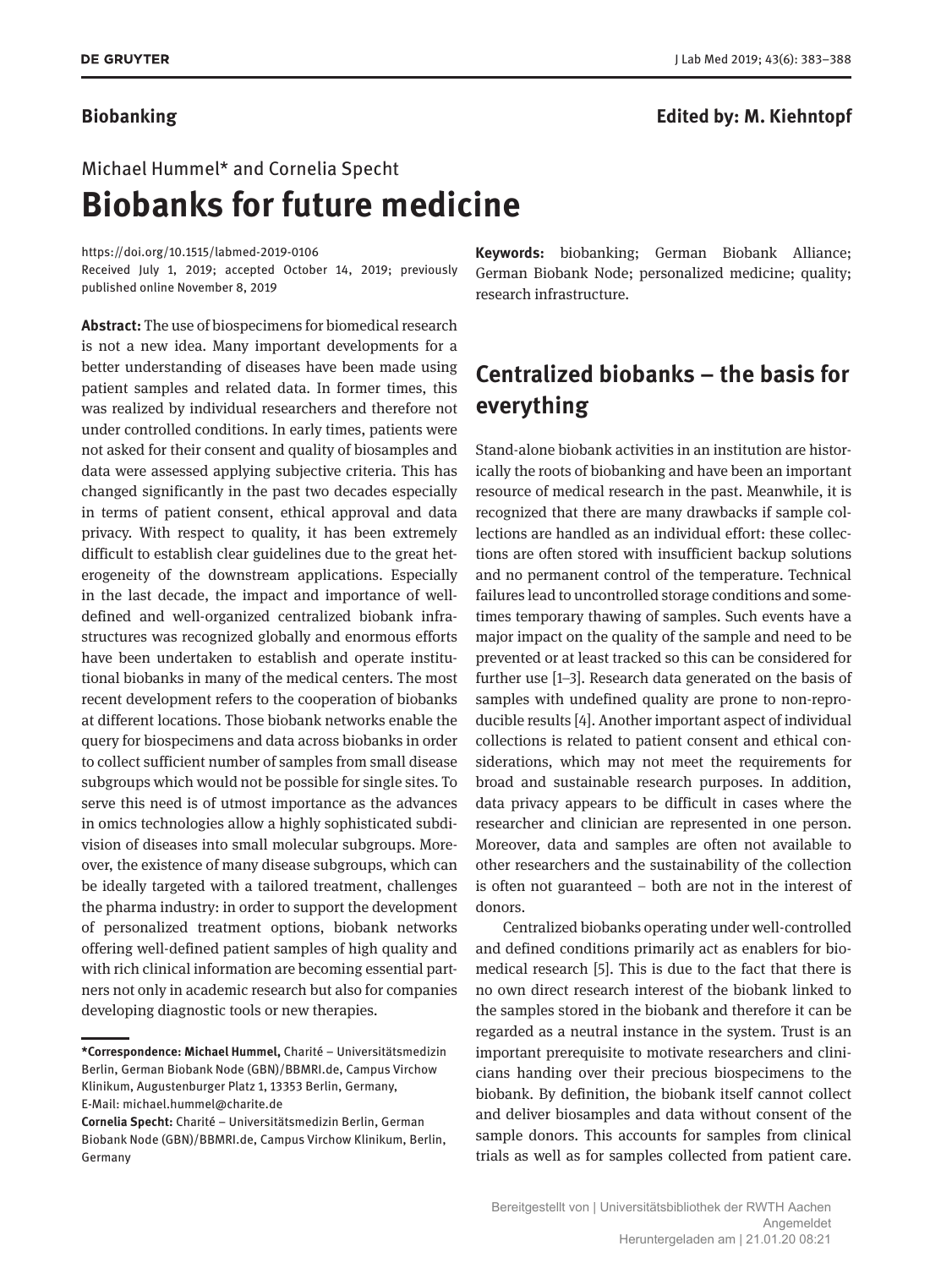The general procedure of handling biospecimens needs to be described in the usage regulations of the biobank, whereas specific conditions for a project are regulated in a cooperation contract and a material/data transfer agreement between each project partner and the biobank. This procedure guarantees a maximum of transparency and provides an excellent framework for a trustful cooperation. It is important that resulting publications based on the biospecimens and data cite the respective biobank. The most appropriate place appears to be the Materials and Methods section where also quality criteria can be mentioned [6]. Only the provision of sample and data is not sufficient to justify a co-authorship of the biobank. However, if biobank co-workers contribute to the publication with intellectual input, co-authorship is considered to be adequate.

Centralized professional biobanks should have a certification according to the International Organization for Standardization (ISO) standards [7]. Accreditation is also possible but the norms currently available are not designed for application in biobanks. However, a specific biobank norm has been published recently and should be applicable in the course of 2019 [8]. In any case, the quality management of a biobank has the highest priority assuring that all procedures are carried out according to well-defined protocols. This includes documentation of all major steps of each workflow. Regarding storage, the equipment should be very reliable and run under conditions which guarantee constant temperatures. To demonstrate the secure operation, the temperature needs to be permanently controlled and documented. In the cases of failures, an alarm system is essential which allows paging of the responsible biobank co-worker. In order to prevent damage of the biospecimens, backup devices for all temperatures need to be in place which are pre-cooled available in case of an emergency. In this case, samples can be immediately translocated to an empty device without any delay. In the case of system failure of huge −80 °C storage systems, the relocation of samples is not an option. Therefore, the cooling system needs to have backup options allowing an immediate switching to the second compressor. In addition, backup cooling employing liquid nitrogen should be installed which also works in case of breakdown of electric supply for a longer period. Liquid nitrogen-based storage devices are less critical for failures due to the independency from electricity usually supplied by huge storage tanks with capacity for a long time cooling.

Biosamples without accompanying data are not useful for biomedical research. To this end, linkage of clinical data to the biosamples is crucial. Currently,

clinical information is mostly not structured and thus not directly linkable to the specimens. The use of this data for biobanks requires manual curation and structuring which is time consuming and requires data managers with profound expertise. Future developments in the frame of the German funding initiative "Medical Informatics" are expected to provide structured data which are able to enrich the value of existing and prospective samples [9].

# **The German Biobank Node/ BBMRI.de**

The growing importance of biobanks is reflected by the establishment of an increasing number of centralized biobanks in Germany. To coordinate and harmonize biobank affairs, a central hub was needed which also represents the German biobank community in the Biobanking and Biomolecular Resources Research Infrastructure – European Research Infrastructure Consortium (BBMRI-ERIC). The German ministry for research Bundesministerium für Bildung und Forschung (BMBF) has started funding of a national biobank node in 2013 and the German Biobank Node (GBN) was subsequently established under the lead of Prof. Hummel (Charité, Berlin) [10, 11]. The first years of funding were designed to develop concepts for a national biobanking network. In addition, GBN is representing German biobanks in BBMRI-ERIC [12]. Due to the successful work of GBN, a second funding period was granted by the BMBF aiming to establish a network of biobanks which is building a common IT infrastructure and shares harmonized quality criteria. This German Biobank Alliance (GBA) is coordinated by GBN.

## **The German Biobank Alliance**

The GBA is a consortium of 18 biobank sites (Figure 1). In addition, two IT expert centers (University Hospital Erlangen and Deutsches Krebsforschungszentrum, DKFZ Heidelberg) are part of the alliance to establish an IT network which enables queries for biosamples and data in all connected biobanks via a single entry point [13]. This requires the implementation of local connectors which host the respective biobank data and associated clinical information. In order to allow queries across different biobanks with different data structures and ontologies, mapping to a common standard is the most important prerequisite which is realized by a metadata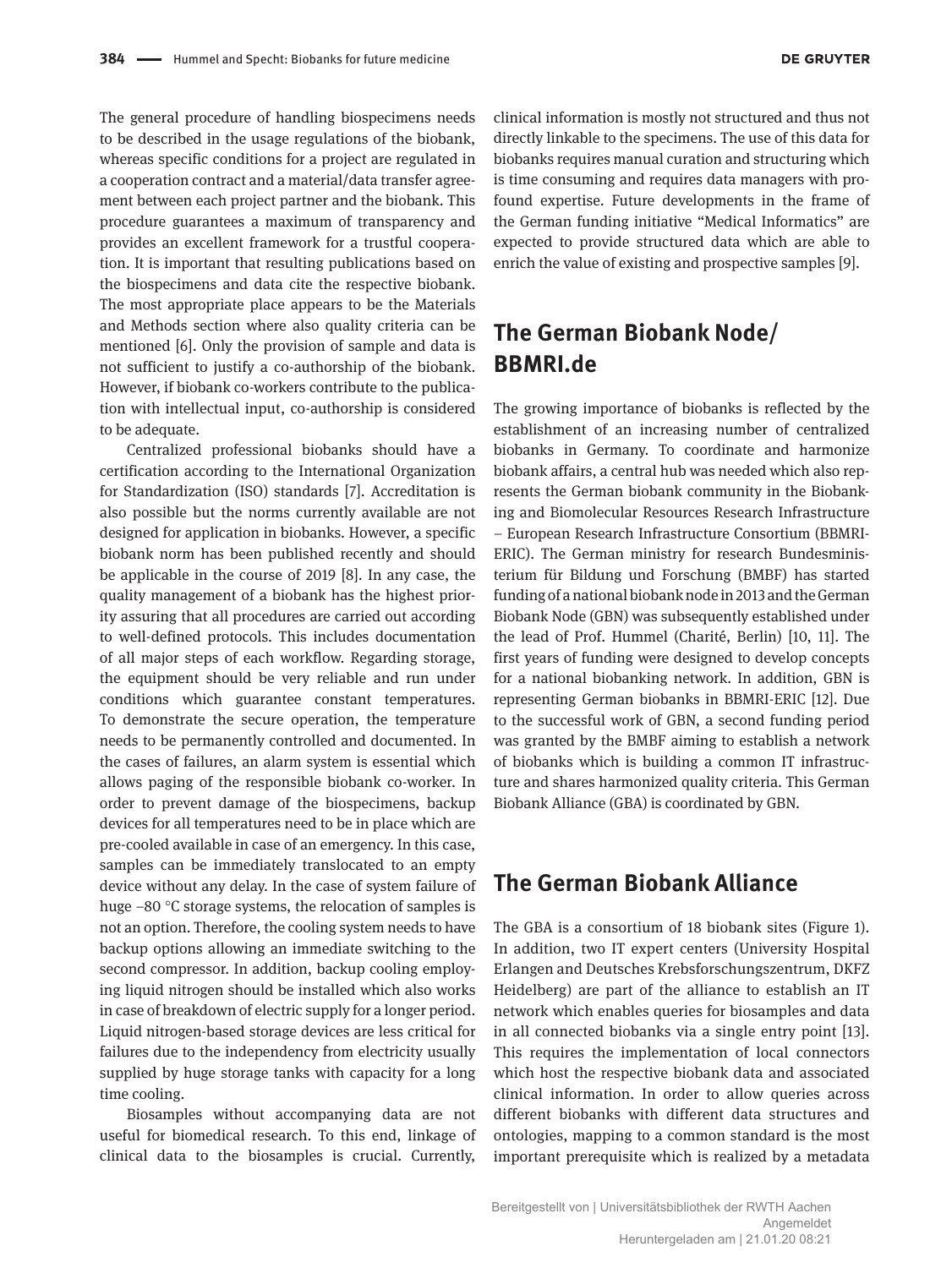

Interdisciplinary Center for Biobanking-Lübeck (ICB-L)

**Figure 1:** The German Biobank Node and Alliance.

repository (MDR). To support the set-up of the IT network, a decentralized core team of nine IT developers is supplemented by an IT expert at each of the 18 biobank sites.

Not only harmonization of the data structure but also commitment to common quality standards for the biospecimens is essential. To this end, common norms will be applied in all participating biobanks and ring trials will be performed to assess the compliance. Furthermore, an internal audit system is established to prepare the biobanks for accreditation according to the upcoming ISO norm. A first round of ring trials have already been carried out which indicate significant differences between

the biobanks. Thorough evaluation of the results and individual feedback for the biobanks will be combined with educational and practical training tailored to the identified needs so that future ring trials should lead to more harmonized results.

All activities of the GBA will be aligned to the needs of biobank users. To identify the needs of various stakeholders, GBN has developed a series of activities addressing researchers, clinicians, industry and patients. To support biobanks in the communication with their stakeholders, a collection of services and tools is developed by GBN. In addition, GBN aims to identify reasons why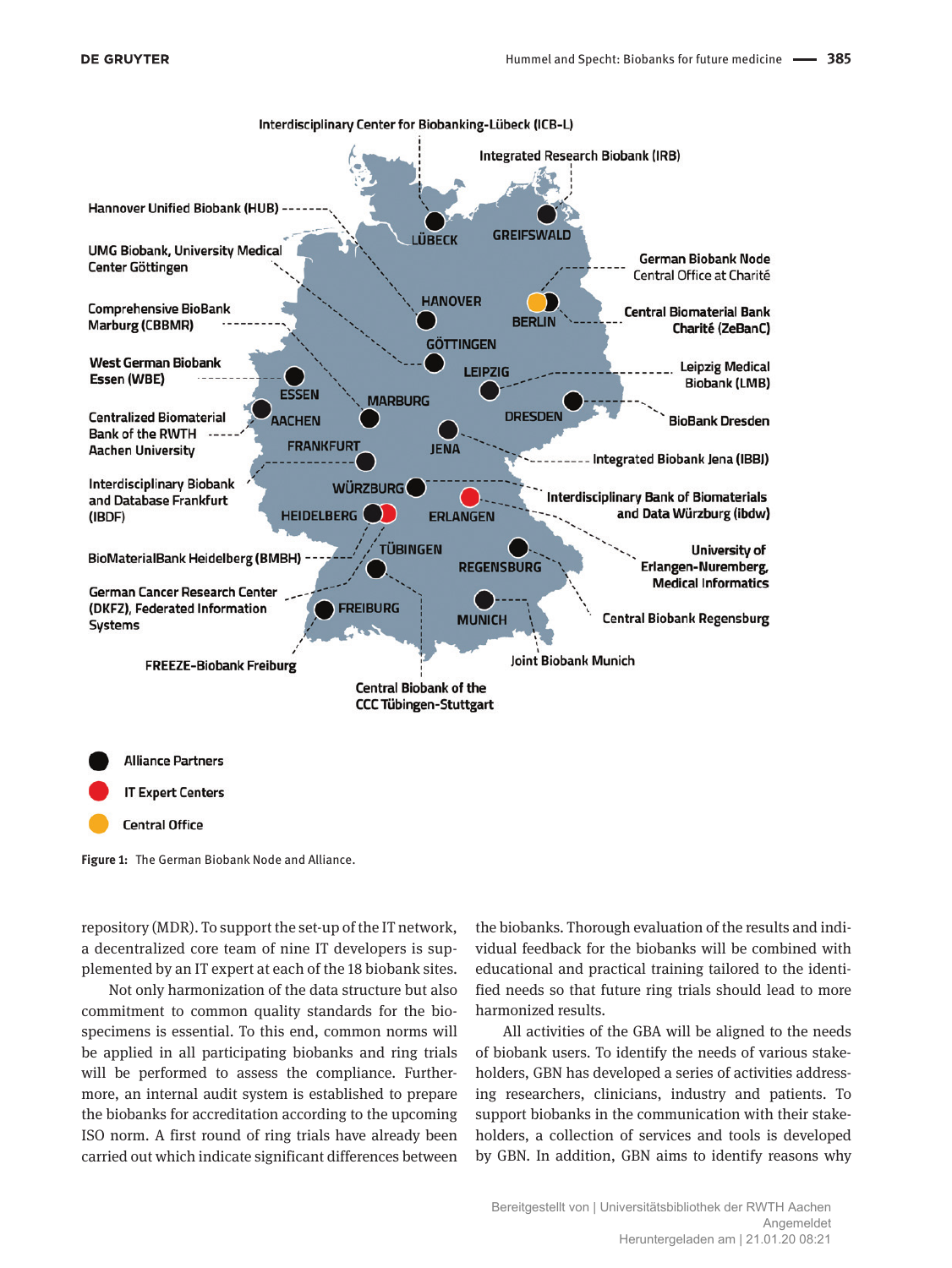some researchers still prefer to run their own collections or biobanks. A group being neglected so far is the technical staff of biobanks. GBN identified their needs and is now establishing an educational program containing e-learning modules combined with practical on-site training sessions.

GBN and GBA are funded for 3 years by the BMBF. In addition to the developments at the national level, the German biobank community is also an important partner for the international network, especially in Europe. In this respect, a strong interaction between GBN and BBMRI-ERIC is of central importance. Right from the beginning, GBN has aligned its quality initiative with the corresponding activities at the European level. With respect to IT, a corresponding IT infrastructure is set up for the German biobank community as for the BBMRI-ERIC network. This facilitates an easy exchange of information and the establishment of joint collections [13].

# **The European Biobank Infrastructure – BBMRI-ERIC**

The vision of BBMRI-ERIC is to facilitate access to biospecimens and data [14]. To this end, harmonization is essentially needed for ethical, legal and social issues ("ELSI") – including access –, quality and IT. However, this process is very complex due to enormous heterogeneity within the BBMRI member states. Since the beginning of BBMRI-ERIC, much progress has been made and tools have been developed to overcome the differences between the various member states.

### **ELSI**

The clarification and harmonization of ELSI is key for access to samples and data across different biobanks – especially if they are located in different countries. In order to support the European biobanking community and to identify common rules, the BBMRI-ERIC Common Service ELSI was founded early on. A tool designated as "ELSI help desk" was developed by the Common Service ELSI which is available online. This way, European projects are supported in solving such issues. In addition, the Common Service ELSI was actively involved in shaping the now upcoming GDPR. As this data protection regulation has a major impact on the work of biobanks, the Common Service ELSI made a big effort during the creation of this regulation by extensive commenting and helped the community with the interpretation and implementation after

the release. For access to samples and data, general rules were set up and synchronized with the Common Service IT which is responsible to establish an IT network of European biobanks. Finally, a database was established which consists of ELSI experts nominated by the national nodes of each BBMRI-ERIC member state. This database facilitates contacting ELSI experts of each member state to clarify very specific national conditions regarding all kinds of ELSI.

**IT**

The findability of biological material and data is a prerequisite for subsequent access and use for biomedical research projects. There are two options to facilitate findability: (i) a directory of aggregated data and (ii) a federated search tool which enables queries at the sample level. The Common Service IT of BBMRI-ERIC has set up a Directory of more than 500 European biobanks which enables a query of the aggregated biobank data. This query results in a list of biobanks which fulfill the search criteria. The Directory is constantly upgraded and new information is added, for example, about the quality of the biospecimens [14]. The federated search tool is called "Sample Locator". This tool will allow a distributed search across many biobanks in different countries at the sample level without using a centralized database hosting all biobank data. To this end, a "Connector" has to be installed locally in each biobank which hosts the local data. This Connector is not directly accessible from the outside. Instead, external requests are processed locally and search results are communicated back merely in an aggregated format. In a first step of the process, only a number of cases fulfilling the search criteria are provided to the requestor. This highly aggregated information has no privacy issues whatsoever. In case the requestor needs access to samples and data, a second process is started which will be supported by the BBMRI-ERIC Negotiator. The Negotiator allows direct contact between a biobank and a requestor for further refinement of the request and to grant access to samples and data according to the rules of the respective biobank [15]. The Negotiator will also support the Directory queries to accelerate contacting the biobanks and refinement of the requests. The establishment of the processes for findability of samples and data is however not sufficient. One major obstacle is the use of many different ontologies to categories of diseases. A BBMRI-ERIC Metadata Repository will be established which helps to create compatibility across the many European biobanks.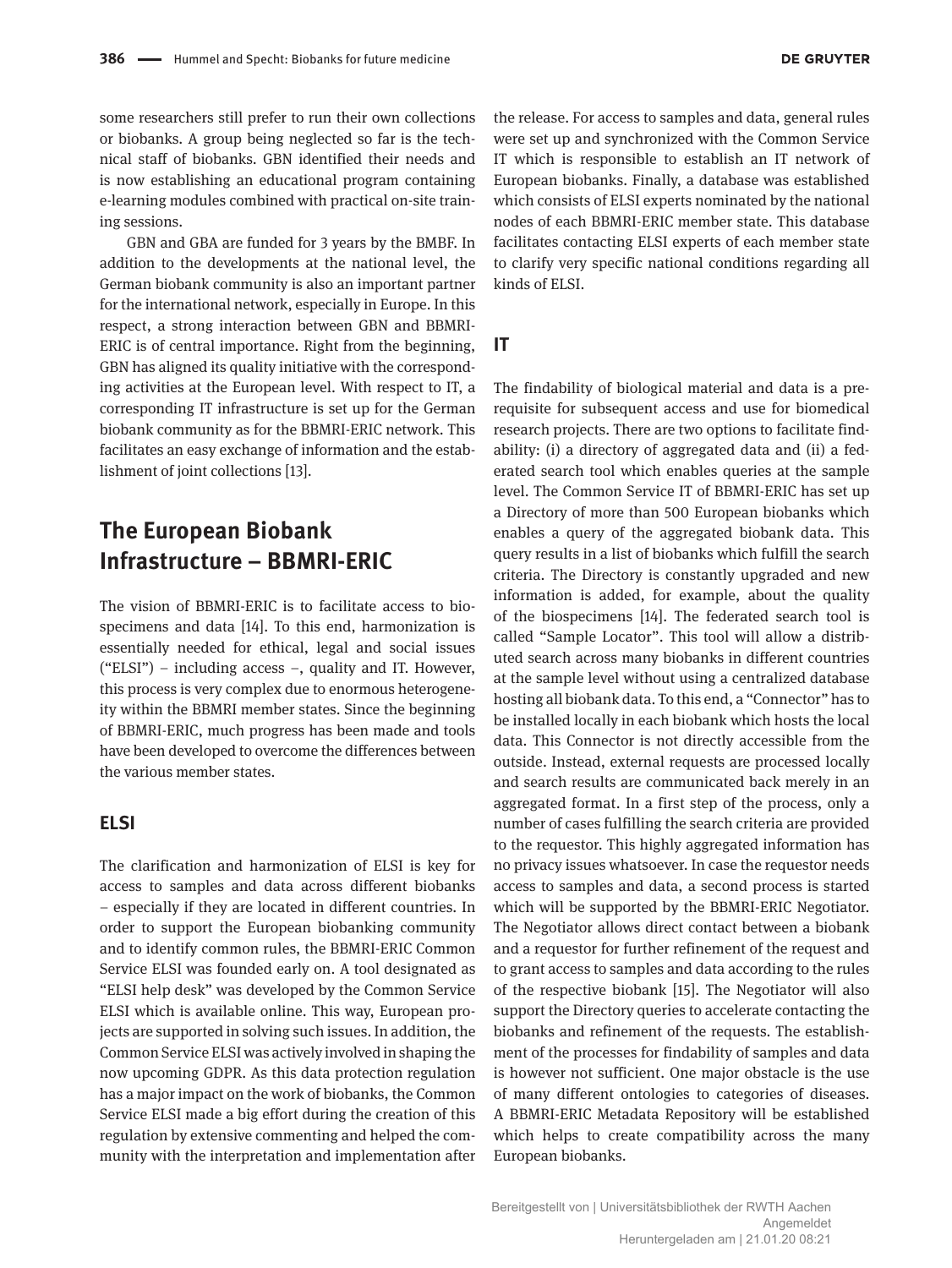#### **Quality**

The quality of the samples is essential for the establishment of cross-biobank collections for research. Only biospecimens with comparable quality are eligible for inclusion in research collections fed from various biobanks. Therefore, BBMRI-ERIC has initiated quality assessment tools and several working groups which consist of experts from the various national nodes. They have jointly commented the new quality standards which have been established in the ISO Technical Committee 276 (ISO 20387) as an international effort. In parallel, an audit program will be established which should help biobanks to fulfill the prerequisites for future accreditation.

### **The colon cancer data collection**

To demonstrate the applicability of products designed by the activities of BBMRI-ERIC, e.g. for ELSI, IT and quality management, a colon cancer collection was initiated which consists of available samples of at least 10,000 patients enriched with clinical data. The harmonization of the clinical data was a major challenge but now an agreed compromise exists for detailed clinical information about diagnosis, treatment and clinical course. Tools for mapping of different ontologies were developed and uploading of data from contributing biobanks was possible via manual data entry or via uploading of XML or XLS files. Most data elements were mandatory whereas some elements were optional. The entire collection of more than 10,000 data sets has been finalized at the end of 2018.

# **Future directions**

National biobank nodes should be permanently anchored as umbrella organizations to pool the national expertise and act as the driving force for the European biobanking research infrastructure BBMRI-ERIC. By establishing partnerships with further research infrastructures, researchers will get better access not only to biospecimens and rich clinical information but also supplementary data such as omics and imaging data. Biobanks will thereby form an integrative part of all disciplines within biomedical research. Furthermore, the support of interventional as well as observational clinical trials will constitute an increasingly important field for biobanks. Biobanks will essentially become the "home" for biospecimens and the trustees for the use of samples and

data also beyond the end of the trial periods. This will ensure the long-term use of highly valuable samples and data acquired under well-defined structured conditions. By implementing uniform legal and ethical conditions for cooperation with industry, the biobank network will also be a strong partner for pharmaceutical/diagnostic companies. Thus, biobanks will contribute decisively to the accelerated development of diagnostic procedures and personalized medicine.

### **Summary**

Reproducible research data are indispensable for the development of diagnostics and new therapies in the frame of precision medicine. The quality of biospecimens used in research and their associated data provide the most essential contribution to gain reliable research results. Well-organized central biobanks operating under defined conditions ensure that the material used for research meets the highest quality requirements. Networks of biobanks allow a federated search for suitable and sufficient number of biosamples even for rare disease subgroups. To this end, biobanks provide an essential contribution to the accelerated development in the context of precision medicine.

**Author contributions:** All the authors have accepted responsibility for the entire content of this submitted manuscript and approved submission.

**Research funding:** Bundesministerium für Bildung und Forschung, Grant number: 01EY1701-01EY1714, Funder Id: <http://dx.doi.org/10.13039/501100002347>.

**Employment or leadership:** None declared. **Honorarium:** None declared.

**Competing interests:** The funding organization(s) played no role in the study design; in the collection, analysis, and interpretation of data; in the writing of the report; or in the decision to submit the report for publication.

### **References**

- 1. Robb JA, Gulley ML, Fitzgibbons PL, Kennedy MF, Cosentino LM, Washington K, et al. A call to standardize preanalytic data elements for biospecimens. Arch Pathol Lab Med 2015;139:1125–8.
- 2. Ellervik C, Vaught J. Preanalytical variables affecting the integrity of human biospecimens in biobanking. Clin Chem 2015;61: 7914–34.
- 3. Becker KF, Wipperfürth J, Herpel E. Präanalytik und biobanking. Pathologe 2018;39:297.